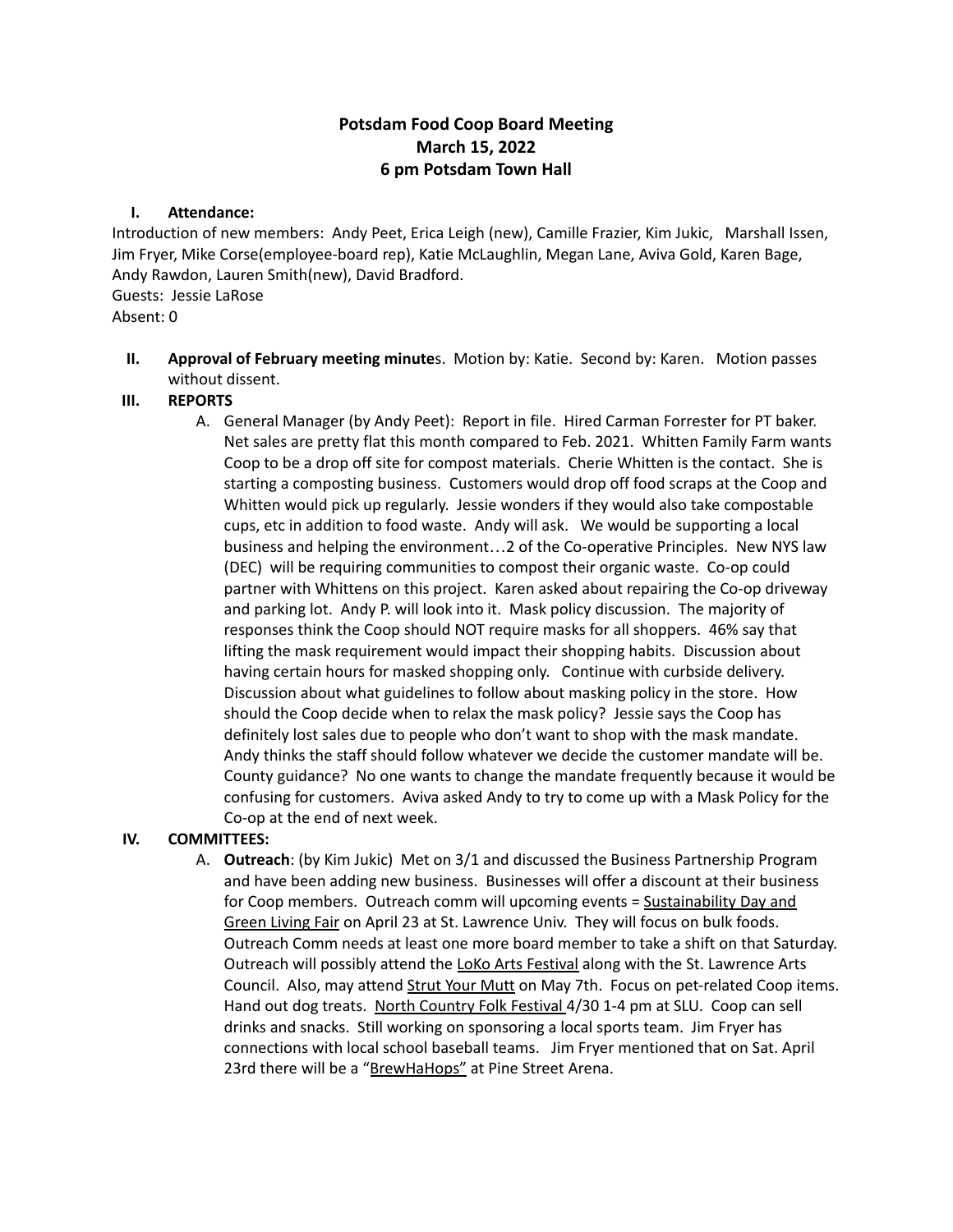- B. **Governance:** (by Katie McLaughlin) Met on ⅜. Vanessa B. has put together a task list for 2022. Develop an electronic voting system. Hoping to revamp our Orientation process for the board. Put together a board policy document summary for new members. Need a naming convention for the google drive. Camille reported that 8 people responded to the survey. Most people feel positive about being on the board. Relationships with members and the difficulty in recruiting new members are 2 areas that respondents feel need to be addressed. Update the member prospect list.
	- 1. Need to pick a date for the Orientation. Katie will
	- **2. Motion by Aviva for the following slate of board officers, Kim Jukic for President, Katie M for VP, Megan for Secretary and Marshall for Finance. Second by David Bradford. Discussion = positive comments all around. All in favor = Unanimous approval. Motion passes without dissent. Applause!**
- C. **Finance:** (by Marshall Issen) Sales are flat this month compared to last month. Sales are behind last year. Cash flow is not where it should be. Still working on integrating Cashier Sales with Catapult. Susan Goodreau is working on a process to make sure Coop is tracking expenditures. Meets second Tuesday of the month at 7 am, for now; will be changed in the Fall.
- D. **Fundraising:** (by Karen Bage) Met in March. Round Up for Relocation has raised \$24,000 - goal of \$40,000. Have decided not to pursue the HFFI Grant this time; maybe next cycle. Coop did *not* receive the Congressionally Directed Spending Request. Andy Rawdon has invited Chuck Schumer to come visit. What will we have to show him? Poised to launch the Fundraising Campaign. Currently working on promotional materials. We have \$27,000 in donations and \$217,500 in member-loan pledges.

## E. **Relocation/Expansion Working Group:**

- 1. Description of committee.
- 2. Purchase offer is in, with all the contingencies (like asbestos removal) removed. But the sale price has not been lowered. Owner wants us to take the building as is. More negotiations are on-going.
- 3. Financing progress need a signed purchase offer.
- 4. NCG Proposal (National Cooperative Grocers) will consult with us regarding the new store/location. We have to become a member and pay them \$160,000. This would be considered (in part) professional fees. Andy P would be the "point person" and work directly with NCG. There are funds available to pay for additional labor to pick up for Andy when he takes on additional duties.
- 5. Mechanicals Assessment David Bradford. There is deferred maintenance that we don't want the current owner to "fix" because we have our own ideas. Plug into subsidized programs to help us make energy-efficient updates to 63 Market St. A Free Energy Audit will be conducted if we commit to going all electric. (Need to talk to the bakery and deli staff). Coop wants to take full responsibility for the building including what type of energy the tenants use.
- 6. Plan B" 71 Market St Does not have enough parking associated with it. The owner of the property and the realtor are working on 'finding' parking to go with it. They are motivated to sell.
- **V. Project Working Group** meeting minutes in google drive. Meet every Sunday morning at 9am. And there are meetings and work to do during the week. Need a communications person to get the word out to the membership and community.
- **VI. Old Business:**